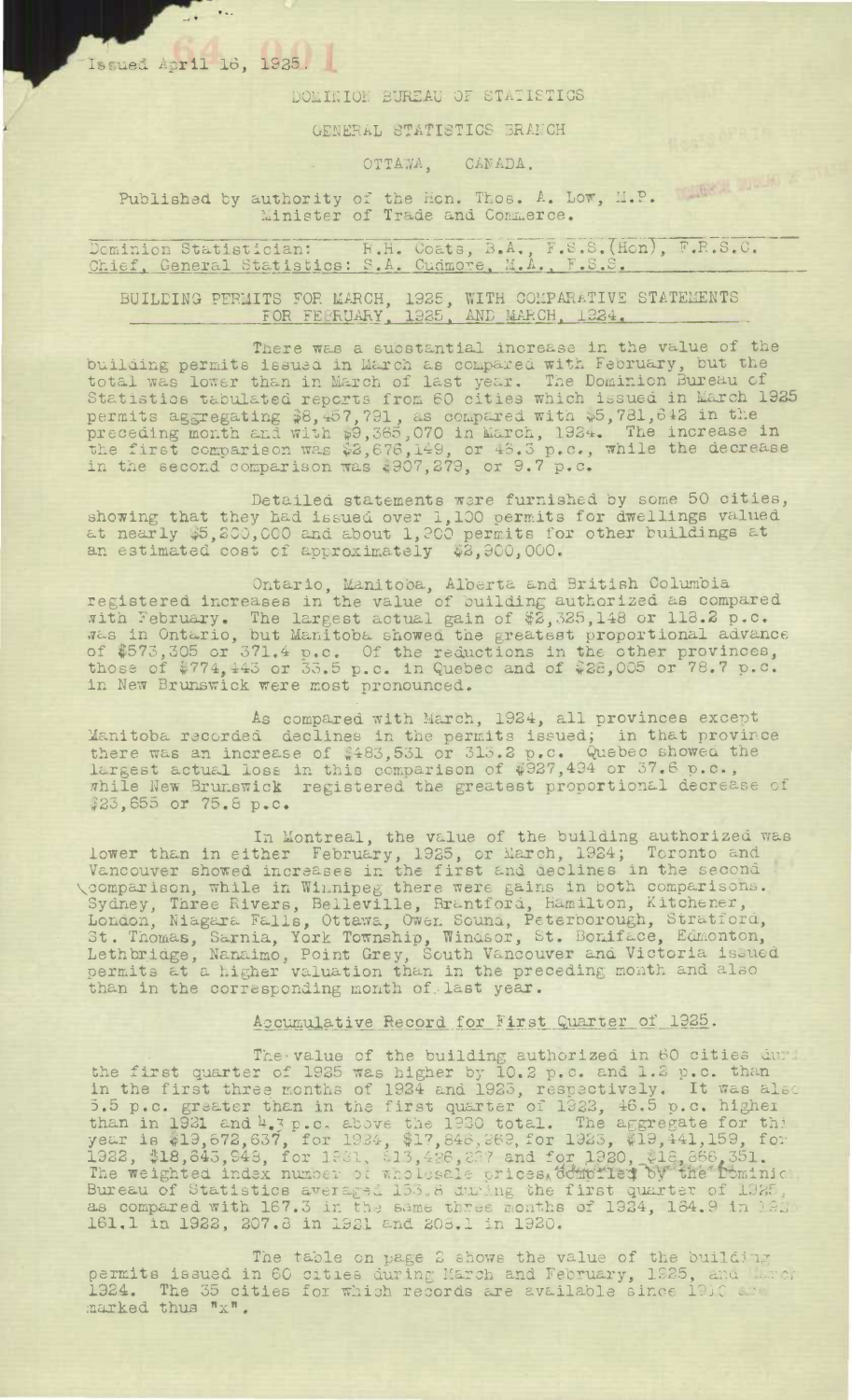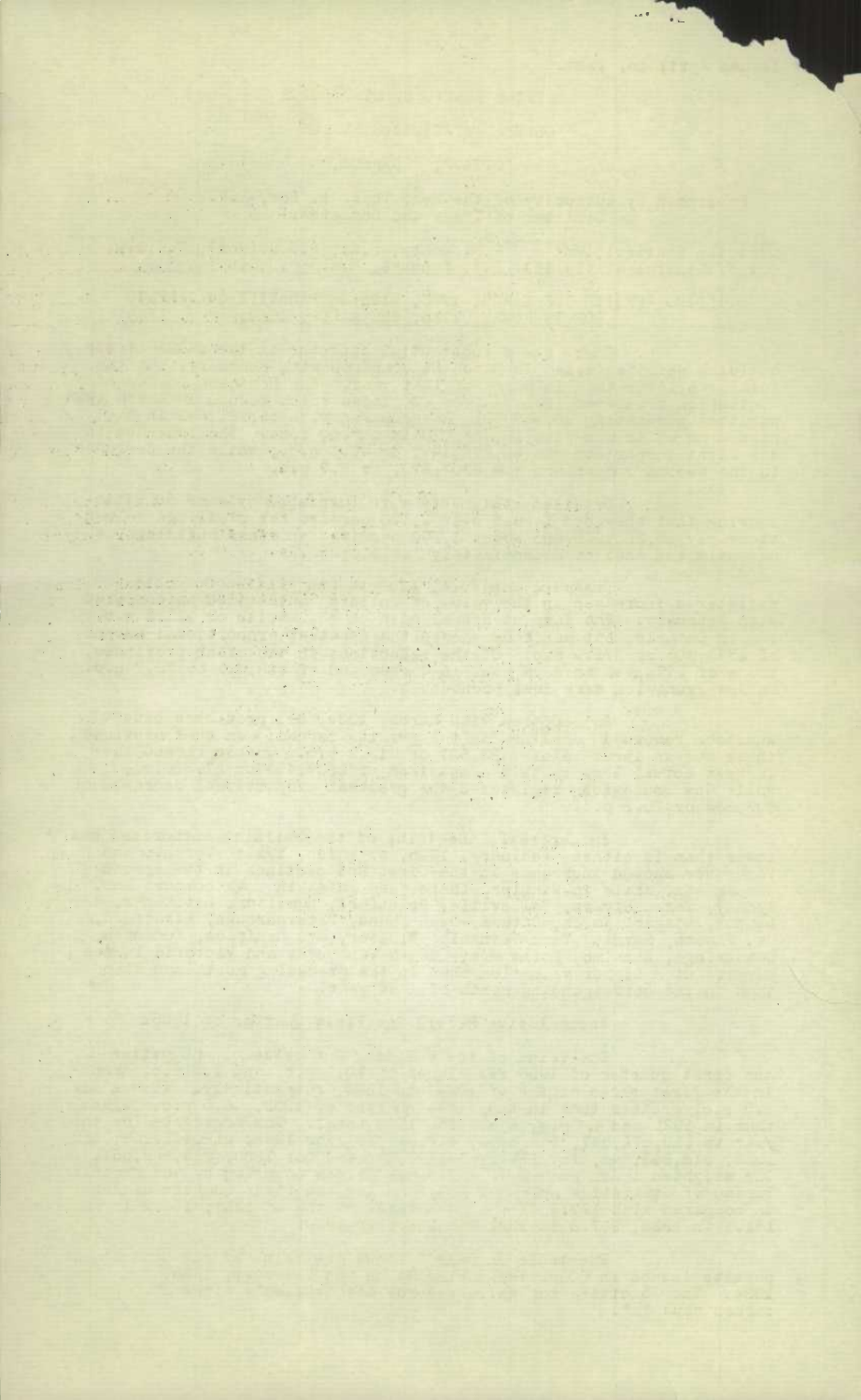|                                                                               | $\mathbb{R}$ . The $\mathbb{R}$            |                                            |                                                |  |
|-------------------------------------------------------------------------------|--------------------------------------------|--------------------------------------------|------------------------------------------------|--|
|                                                                               | $-3-$                                      |                                            |                                                |  |
| Estimated Cost of Fuilding Work as indicated by Building Permits              |                                            |                                            |                                                |  |
| CITY                                                                          | March<br>1925                              | February<br>1925                           | March<br>1924                                  |  |
| P. E. I. Charlottetown<br>Nova Scotia<br>x Halifax<br>New Glasgow<br>x Fydney | Ni1<br>32,720<br>25, 945<br>1,700<br>5,075 | ⊕<br>Nil<br>32,860<br>32,560<br>Nil<br>300 | ₩<br>Nil<br>33,205<br>26,605<br>3,110<br>4,490 |  |
| New Brunswick                                                                 | 7,545                                      | 35,550                                     | 31,200                                         |  |

|              | NEW BRUDSWICK              | 7,545       | 35,550                     | 51,600                  |
|--------------|----------------------------|-------------|----------------------------|-------------------------|
|              | Fredericton                | Ni1         | 4,000                      | Ni1                     |
| $\mathbf{x}$ | Moncton                    | 3,045       | 26,150                     | 6,300                   |
|              | x St. John                 | 4,500       | 5,400                      | 24,900                  |
| Quebec       |                            | 1,537,420   | 2,311,863                  | 2,464,914               |
|              | x Montreal - x Maisonneuve |             | 1,983,668                  |                         |
|              |                            | 1,331,360   |                            | 2, 164, 585<br>217, 995 |
| $\mathbf{x}$ | Quebec                     | 55,385      | 68,420                     |                         |
|              | Shawinigan Falls           | 16,200      | 18,000<br>20,700<br>19,875 | 3,784                   |
| $\mathbf{x}$ | Sherbrooke                 | 15,800      |                            | 6,500                   |
| $\mathbf{x}$ | Three Rivers               | 70,525      |                            | 21,525                  |
| X            | Westmount                  | 48,150      | 201,200                    | 50,525                  |
|              |                            |             | 1,967,375                  | 4,362,110               |
|              | Ontario                    | 4, 292, 523 |                            | 3,500                   |
|              | Belleville                 | 11,460      | 7,600                      |                         |
| $\mathbf{x}$ | Brantford                  | 14,790      | 3,340                      | 9,395                   |
|              | Chatham                    | 11,000      | 1,800                      | 15,100                  |
| $\mathbf{X}$ | Fort William               | 51,840      | 11,060                     | 45,200                  |
|              | Galt                       | 3,081       | 1,300                      | 15,660                  |
|              |                            | 35,000      | 28,550                     | 48,450                  |
| x            | Guelph                     |             |                            |                         |
| $\mathbf{x}$ | Hamilton                   | 307,200     | 170,550                    | 254,500                 |
| $\mathbf{x}$ | Kingston                   | 20,276      | 515                        | 49,537                  |
| $\mathbf{x}$ | Kitchener                  | 139,953     | 37,860                     | 81,000                  |
| $\mathbf{x}$ | London                     | 134,920     | 28,525                     | 104,160                 |
|              | Niagara Falls              | 57,525      | 30,750                     | 41,921                  |
|              |                            | 66,250      | 8,450                      | 94,850                  |
|              | Oshawa                     |             |                            |                         |
| X.           | Ottawa                     | 141,730     | 91,017                     | 139,335                 |
|              | Owen Sound                 | 14,500      | Nil                        | 3,000                   |
| $\mathbf{x}$ | Peterboro                  | 15,567      | 5,475                      | 7,850                   |
| X.           | Port Arthur                | 7,275       | 3,795                      | 30, 241                 |
| X            | Stratford                  | 62,180      | 38,840                     | 34,923                  |
|              |                            | 35,455      | 11,300                     | 40,370                  |
| $\mathbb X$  | St. Catharines             |             |                            | 863                     |
| $\mathbf{x}$ | St. Thomas                 | 229,740     | 830                        |                         |
|              | Sarnia                     | 88,736      | 48,310                     | 54,263                  |
|              | Sault Ste Marie            | 15,406      | 2,600                      | 17,490                  |
| $\mathbf{x}$ | Toronto                    | 1,865,651   | 1,054,935                  | 2,386,230               |
|              | York Township              | 370,100     | 167,353                    | 326,750                 |
|              | Welland                    | 3,730       | 2,305                      | 18,125                  |
|              | Windsor                    | 322,780     | 147,025                    | 215,745                 |
| $\mathbf{x}$ |                            |             |                            |                         |
|              | Other Border Cities        | 275,670     | 59,675                     | 285,050                 |
|              | Woodstock                  | 4,648       | 3,138                      | 57,623                  |
|              | Manitoba                   | 727,680     | 154,375                    | $24\pm,149$             |
|              | x Brandon                  | 200         | 5,000                      | 1,250                   |
|              | St. Boniface               | 511,780     | 22,225                     | 73,147                  |
|              | x Winnipeg                 | 215,700     | 127,150                    | 169,750                 |
|              |                            | 42,720      | 47,080                     | 78,966                  |
|              | Saskatchewan               |             |                            |                         |
| $\mathbf{x}$ | Moose Jaw                  | 14,510      | 16,650                     | 10,460                  |
| X            | Regina                     | 25,775      | 14,050                     | 50,550                  |
| X            | Saskatoon                  | 4,435       | 16,380                     | 17,956                  |
|              | Alberta                    | 172,045     | 61,261                     | 229,957                 |
|              | x Calgary                  | 94,800      | 45,000                     | 113,800                 |
| X            | Edmonton                   | 47,540      | 11,790                     | 53,175                  |
|              |                            |             |                            |                         |
|              | Lethbridge                 | 29,645      | 4,471                      | 21,630                  |
|              | Medicine Hat               | 60          | Nil                        | 61,53                   |
|              | British Columbia           | 1,645,138   | 1,171,278                  | 1,920,569               |
|              | Nanaimo                    | 14,415      | 4,800                      | 5,125                   |
| X            | New Westminster            | 22,300      | 46,675                     | 21,505                  |
|              | Point Grey                 | 561,600     | 547,700                    | 575,000                 |
|              | Prince Rupert              |             | 19,150                     | 33,450                  |
|              |                            | 11,600      |                            |                         |
|              | South Vancouver            | 92,025      | 64,690                     | 63,675                  |
| X            | Vancouver                  | 873,215     | 458,925                    | 1,373,145               |
| X            | Victoria                   | 70,083      | 29,558                     | 46,663                  |
|              |                            |             |                            | 9,365,070               |
|              | Total, 60 Cities           | 8,457,791   | 5,781,642                  |                         |
|              | Total, 35 Cities           | 6,290,600   | 4,762,748                  | 7,809,465               |
|              |                            |             |                            |                         |

Accumulative total for 1925 1924 1923 60 Cities - first three months 19,672,637 17,846,969 19,441,151

|  |       | 19 |  |
|--|-------|----|--|
|  | 19,44 |    |  |